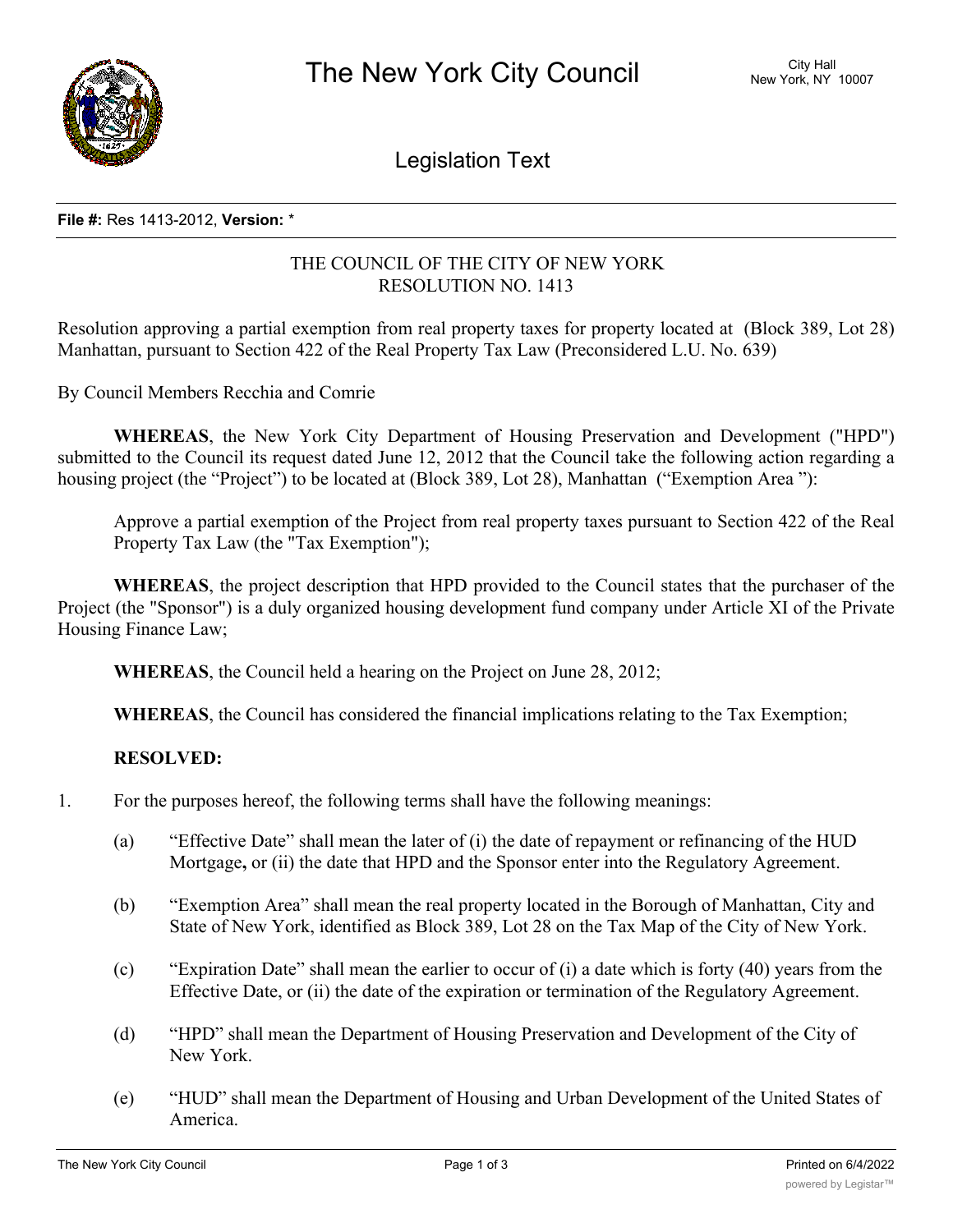- (f) "HUD Mortgage" shall mean the original loan made by HUD to the Sponsor in connection with the Section 202 Supportive Housing Program for the Elderly, which loan was secured by a mortgage on the Exemption Area.
- (g) "New Exemption" shall mean the exemption from real property taxation provided hereunder with respect to the Exemption Area.
- (h) "Prior Exemption" shall mean the exemption from real property taxation for the Exemption Area approved by the Board of Estimate on January 8, 1987 (Cal. No. 2).
- (i) "Regulatory Agreement" shall mean the regulatory agreement between HPD and the Sponsor establishing certain controls upon the operation of the Exemption Area during the term of the Exemption.
- (j) "Sponsor" shall mean Access House, Inc.
- (k) "Use Agreement" shall mean the use agreement by and between the Sponsor and HUD which commences on or before the Effective Date, runs with the land, binds all subsequent owners and creditors of the Exemption Area, and requires that the housing project on the Exemption Area continue to operate on terms at least as advantageous to existing and future tenants as the terms required by the original Section 202 loan agreement or any Section 8 rental assistance payments contract or any other rental housing assistance contract and all applicable federal regulations.
- 2. The Prior Exemption shall terminate upon the Effective Date.
- 3. All of the value of the property in the Exemption Area, including both the land and any improvements (excluding those portions, if any, devoted to business or commercial use), shall be exempt from real property taxation, other than assessments for local improvements, for a period commencing upon the Effective Date and terminating upon the Expiration Date.
- 4. Commencing upon the Effective Date, and during each year thereafter until the Expiration Date, the Sponsor shall make real property tax payments in the sum of (i) \$31,151, plus (ii) an additional amount equal to twenty-five percent (25%) of the amount by which the total contract rents applicable to the housing project for that year (as adjusted and established pursuant to Section 8 of the United States Housing Act of 1937, as amended) exceed the total contract rents which are authorized as of the Effective Date. Notwithstanding the foregoing, the total annual real property tax payment by the Sponsor shall not at any time exceed the amount of real property taxes that would otherwise be due in the absence of any form of exemption from or abatement of real property taxation provided by any existing or future local, state, or federal law, rule or regulation.
- 5. Notwithstanding any provision hereof to the contrary:
	- (a) The New Exemption shall terminate if HPD determines at any time that (i) the Exemption Area is not being operated in accordance with the requirements of the Regulatory Agreement, (ii) the Exemption Area is not being operated in accordance with the requirements of any other agreement with, or for the benefit of, the City of New York, or (iii) the demolition of any private or multiple dwelling on the Exemption Area has commenced without the prior written consent of